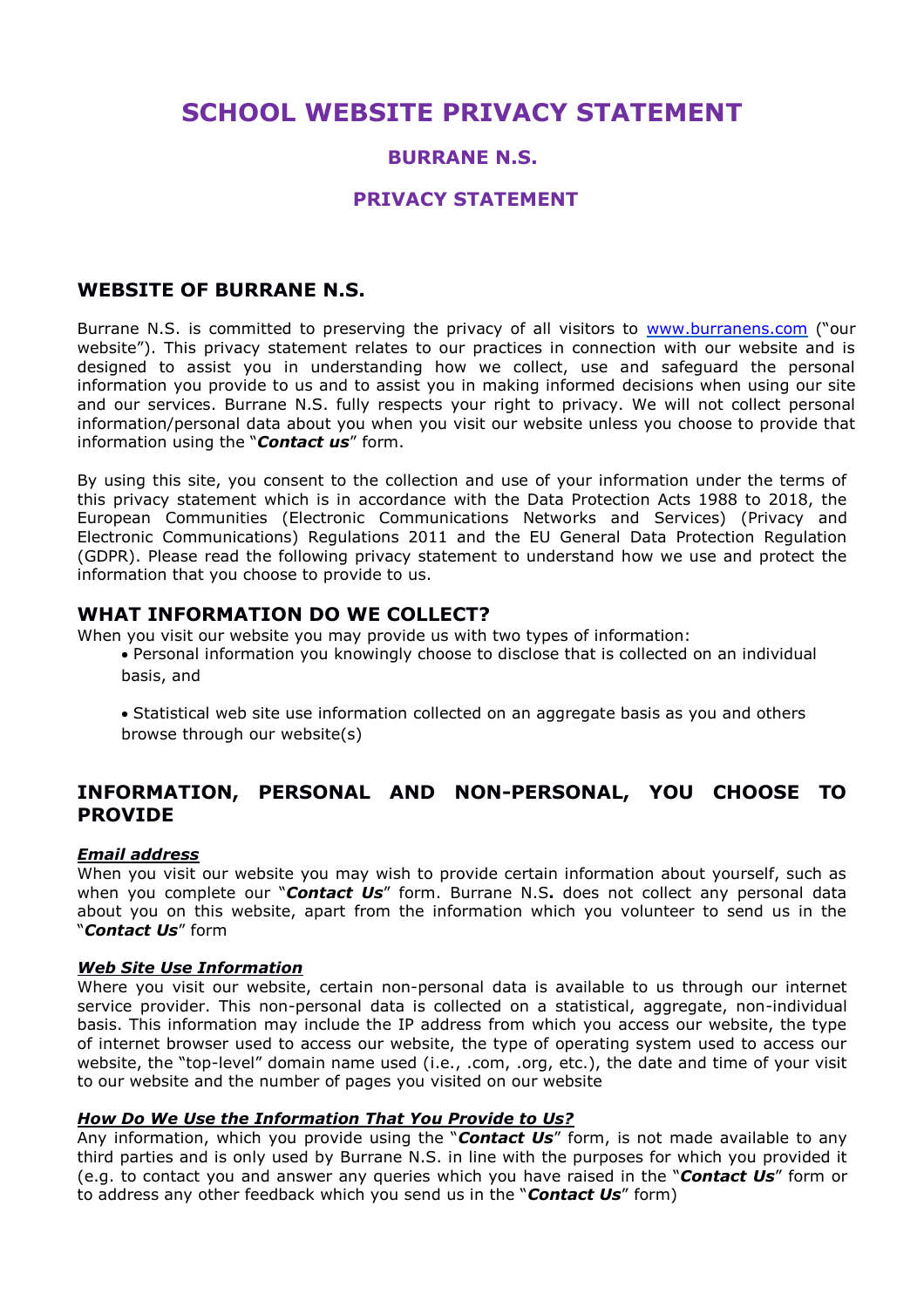#### *Disclosure to Other People:*

We do not disclose, sell or distribute any personal information which you send to us to any third parties. We may pass aggregate information on the usage of our site to third parties, but this will not include information that can be used to identify you. Your personal data may also be anonymised and used for statistical purposes. Unless required to do so by law, we will not otherwise share, sell or distribute any of the information you provide to us without your consent.

#### *IP Addresses:*

An IP address is a number that is assigned to your computer automatically when you use the internet. When you visit any web page in our website, our servers log your IP address. We may use your IP address to help diagnose problems with our server and to administer our website. Your IP address is also used to help identify you and to gather broad demographic information.

#### *Google Forms:*

The school may use Google Forms to carry out simple surveys using the school website. Any information, which you provide using Google forms, is not made available to any third parties and is only used by Burrane N.S. in line with the purposes for which you provided it

## **WHAT ARE COOKIES?**

Cookies are a feature of web browser software that allows web servers to recognise the computer used to access a website. Cookies are small pieces of data that are stored by a user's web browser on the user's hard drive

Cookies can remember what information a user accesses on one web page to simplify subsequent interactions with that web site by the same user or to use the information to streamline the web page and to complete commercial transactions over the Internet. Cookies should make your online experience easier and more personalized

*Our website uses cookies to keep track of your access to the site. By using our website, you agree that we can place these types of cookies on your device*

Your browser will give you the option of preventing websites using cookies, or deleting cookies that have been accepted. Your browser's help service or help manual will show you how this is done. If you do not want your browser to accept cookies, you can "turn off" the cookie acceptance setting on your browser setting. However you must note that this may stop our website from working properly on your device. If you do not change your browser settings to refuse cookies, our website will issue cookies when you visit our website. If you continue to use our website, you agree and consent to our use of cookies on your device

## **SECURITY**

We employ security measures to protect your information from access by unauthorised persons and to guard against unlawful processing, accidental loss, destruction and damage and we will do our best to ensure that all records we hold remain secure in line with our obligations under Data Protection Acts 1988 to 2018. We take our security responsibilities seriously, employing appropriate physical and technical measures. We review our security procedures regularly.

#### **RETENTION**

We do not retain your personal data for longer than it is necessary for us to comply with the purpose for which you gave it to us. Any personal data which you provide to us using this website will be used in line with the purposes for which you provided it (e.g. to contact you and answer any queries which you have raised in the "*Contact Us*" form or to address any other feedback which you send us in the "*Contact Us*" form) and after this purpose has been completed, we will delete your personal data.

## **ACCESSING YOUR INFORMATION**

You are entitled to see the information we hold about you. On written request, we supply copies of your personal data, which you may have supplied to us using our website. If you wish to obtain copies of this personal data, you should write to the Board of Management of Burrane N.S. at burranens.ias@gmail.com and ask that it provides you with an Access Request Form. Your request will be dealt with as soon as possible and will not take more than a month to process. If you discover that Burrane N.S. holds inaccurate information about you, you can request that we correct/delete that information.